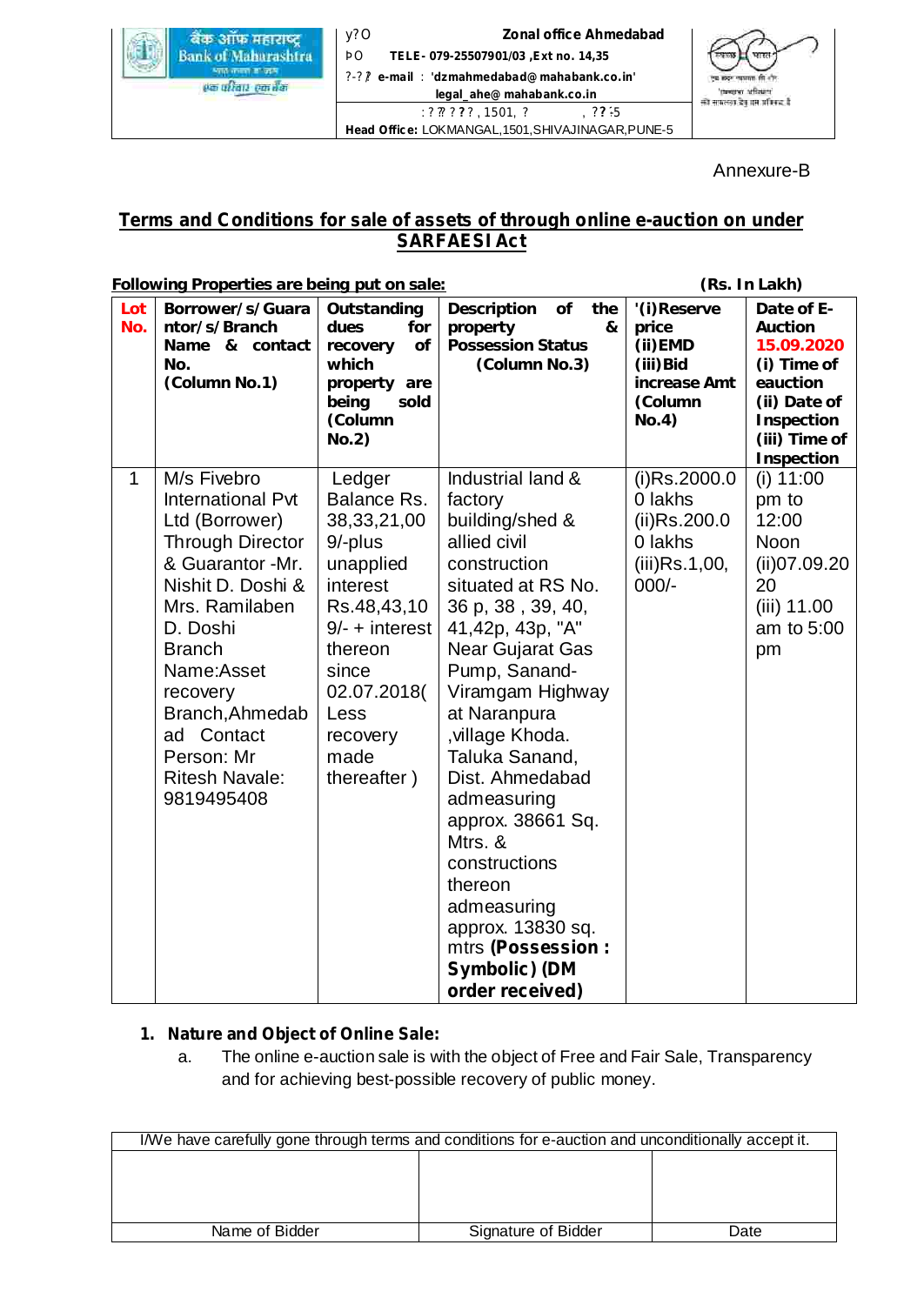- b. The sale is governed by the Provisions of the Securitisation and Reconstruction of Financial Assets and Enforcement of Security Interest Act, 2002 and Security Interest (Enforcement) Rules, 2002 and the following s terms and conditions.
- The auction sale will be On-line E-Auction / Bidding through website **2.**https://www.mstcecommerce.com on 15.09.2020 for mentioned property between 11.00 a m to 12.00 Noon., with unlimited extension of 5 minutes time in case of receipt of bid in last 5 minutes. Bidders shall improve their offers in multiple of Rs1,00,000/ for Reserve Price above Rs1 Cr. or Rs.10,000/- for Reserve Price below Rs1 Cr. during online bidding of the property.
- 3. Platform(https:www.mstccoomerce.com) for e-auction will be provided by e auction service provider M/s MSTC Limited having its Registered office as at 225-C, A.J.C Bose Road, Kolkatta-700020(contact Phone & Toll Free Numbers 079- 41072412/411/413 or 1800-103-5342). The intending Bidders/Purchasers are required to participate in the e-auction process at e-auction service provider's website https:www.mstcecommerce.com. This Service Provide will also provide online demonstration/training on e-Auction on the portal.
- 4. The intending participants of e-auction may download free of cost, copies of Sale Notice, Terms and Conditions of e-auction, Help Manual on operational part of e-Auction from e-Bikray-IBAPI portal (https://www.ibapi.in).
- 5. The intending Bidders / Purchasers are requested to register on portal (https:wwwmstcauction.com) using their mobile number a d email id. Further, they will upload the requisite KYC documents. Once the KYC documents are verified by eauction service provider (may take 2-3 working days), the intending Bidders/Purchasers has to transfer the EMD amount usin online mode in his Global Wallet. Only after having sufficient EMD in his Wallet interested bidder will be able to bid on the date of e-auction.
- 6. Earnest Money Deposit(EMD) amount as mentioned above shall be paid online through only one mode i.e. NEFT (After generation of Challan from https:www.mstcecommerce.com) in bidders Global EMD Wal NEFT transfer can be done from any Scheduled Bank. Payment of EMD by any other mode such as Cheque will not be accepted. Bidders not depositing the required EMD online, will not be accepted. Bidders, not depositing the required EMD onl will not be allowed to participate in the e-auction. The Earnest Money Deposited shall not bear an nterest.
- 7. Bidders may give offers either for one or for all the the case may be. In case of offers for more than one property, bidders wil have to deposit the EMD for each property. Bidder's Global Wallet should have sufficient balance (>=EMD amount) at the time of bidding.
- 8. It is the responsibility of intending Bidder(s) to properly read the Sale Notice, Terms and Conditions of e-auction, Help Manual on operational part of e-auction and follow them strictly.

| I/We have carefully gone through terms and conditions for e-auction and unconditionally accept it. |                     |      |
|----------------------------------------------------------------------------------------------------|---------------------|------|
|                                                                                                    |                     |      |
|                                                                                                    |                     |      |
|                                                                                                    |                     |      |
|                                                                                                    |                     |      |
| Name of Bidder                                                                                     | Signature of Bidder | Date |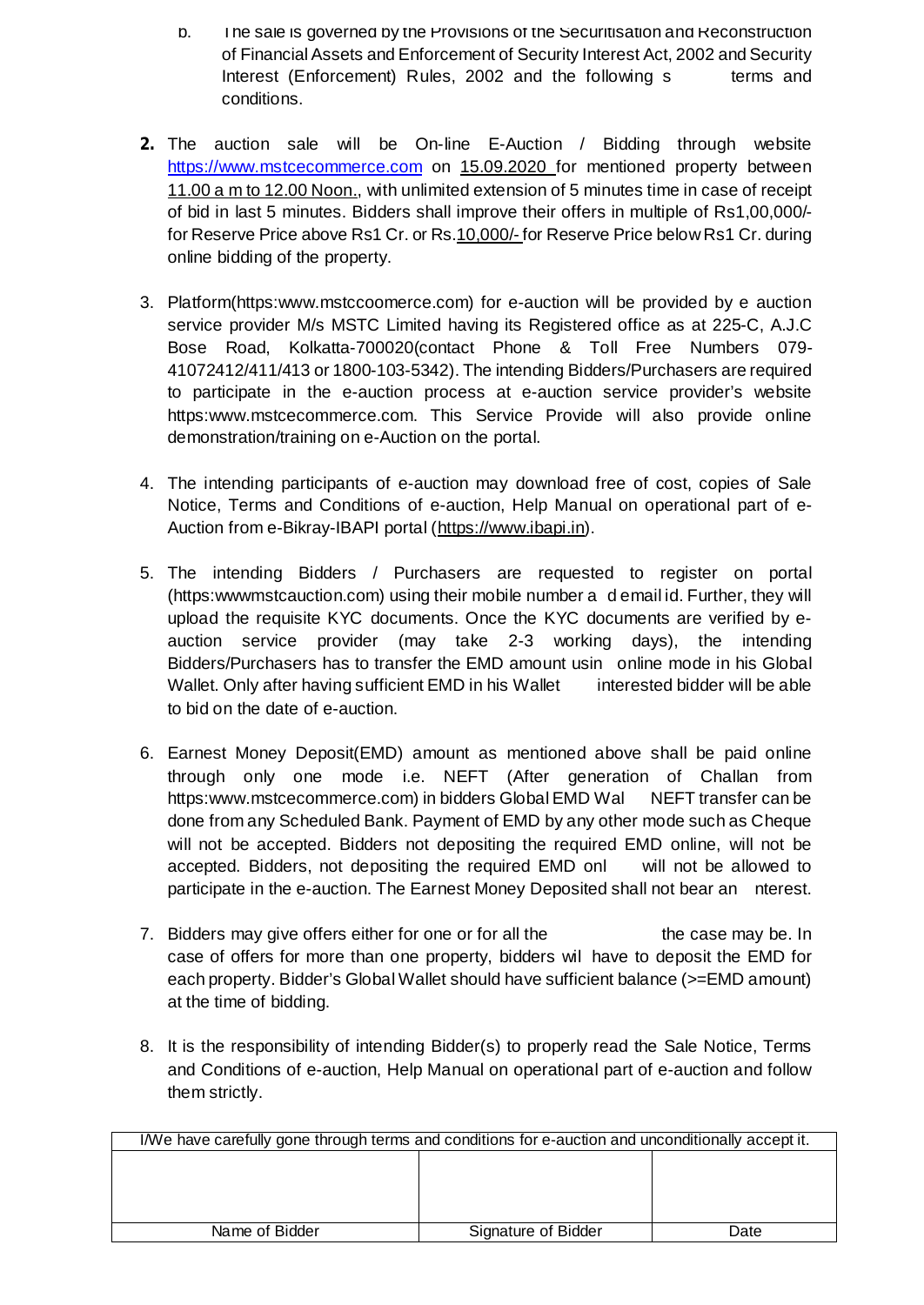- 9. In case of any difficulty or need of assistance before or during the e-auction process may contact authorized representative of our e-auction service provider (https://www.mstcecommerce.com/). Details of which are available on the e-auction portal.
- 10. After finalization of e-auction by the Authorised Officer, only successful bid will be informed by our above referred service provider through SMS/email. (On mobile no/email address given by them/registered with the service provider).
- 11. The secured asset will not be sold below reserve price.
- 12. The successful bidder shall have to deposit 25% (twent five percent) of the bid amount, less EMD amount deposited on the same day or not later than the next working day and the remaining amount shall be paid within 15 days from the date of auction in the account of The Authorised Officer, Bank of Maharashtra, through RTGS/NEFT in Account Name: AUTHORISED OFFICER UNDER SARFAESI AND DRT ACT, Account No 60348161807 Branch name: BHADRA ,IFSC Code MAHB0000213. In case of failure to deposit the amounts as per above within the stipulated time, the amount deposited by successful bi der will be forfeited to the Bank and Authorised Officer shall have the liberty to conduct fresh auction/sale of the property & the defaulting bidder shall not have claim over the forfeited amount and property.

## **13. Caution to bidders:**

- a. Property is sold on "AS IS WHERE IS", "AS IS WHAT IS" AND "WHATEVER THERE IS" basis after taking Physical/ Symbolic possession of the properties.
- b. To the best of knowledge and information of the Authorised Officers, there are no encumbrances on the properties. However, the intendin bidders should make their own independent inquiries regarding the encumbrances, title of property put on auction, physical area of property, and claims / ri hts / dues / affecting the property, prior to submitting their bid. Further the bidder/purchaser should make their own inquiries regarding any statutory liabilities, arrears of tax, claims etc. by themselves before making the bid. The e-Auction advertisement does not constitute and will not be deemed to constitute any commitment or any representation on the part of the bank. The property is being sold with all the existing and future encumbrances whether known or unknown to the bank. The Authorised Officer / Secured Creditor shall not be responsible in any way for any claims / rights / dues.
- c. The Bank does not undertake any responsibility to procure any permission/license, NOC, etc. in respect of the property offered for sale for any dues like outstanding water/service charges, transfer fees, electricity dues, dues to the Municipal Corporation/local authority/Co-operative Housing Society or any other dues, taxes, levies, fees, transfer fees if any in respect of and/or in relation to the sale of the said property. Successful Bidder has to comply with the provisions of Income

| I/We have carefully gone through terms and conditions for e-auction and unconditionally accept it. |                     |      |  |
|----------------------------------------------------------------------------------------------------|---------------------|------|--|
|                                                                                                    |                     |      |  |
|                                                                                                    |                     |      |  |
|                                                                                                    |                     |      |  |
|                                                                                                    |                     |      |  |
| Name of Bidder                                                                                     | Signature of Bidder | Date |  |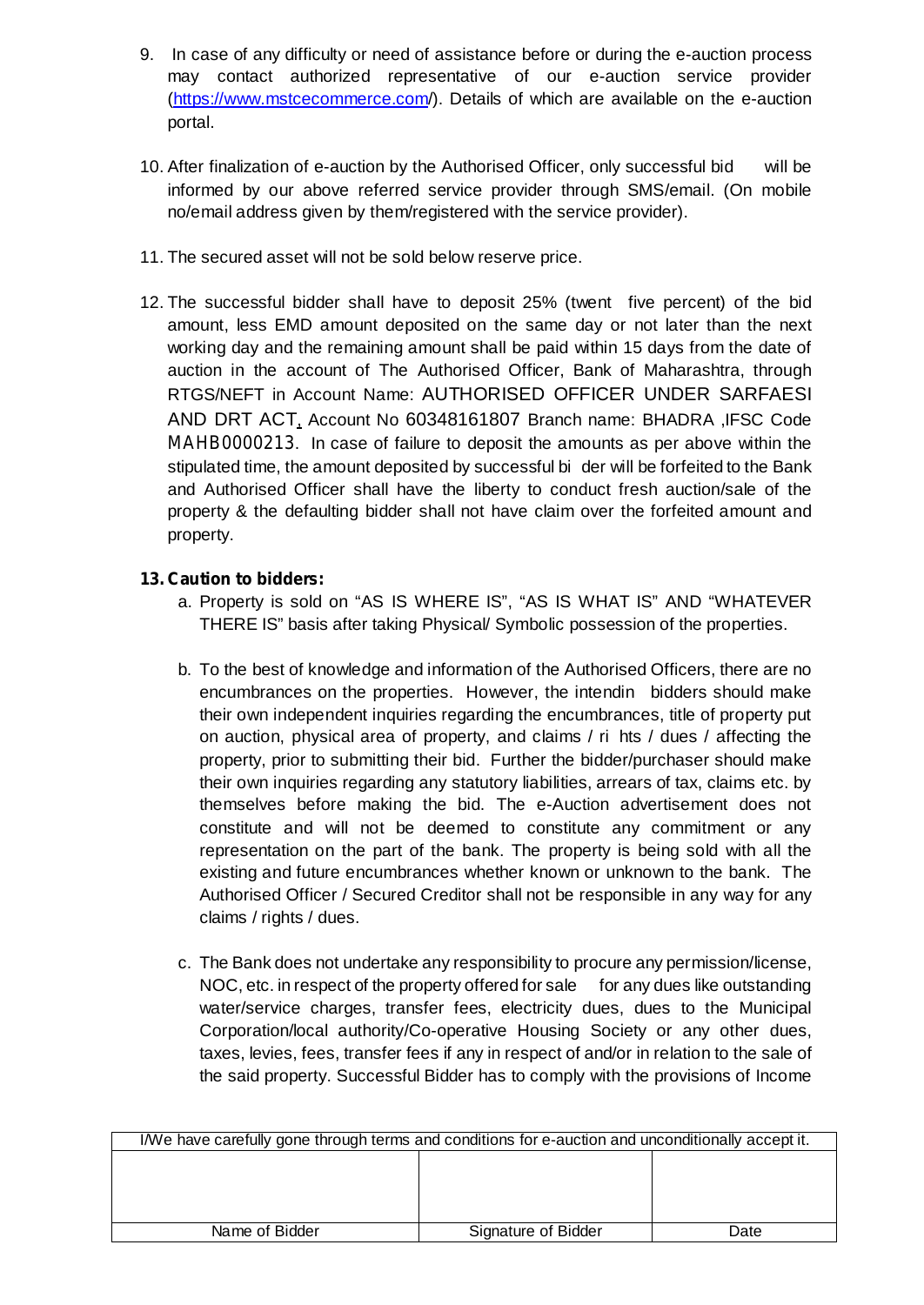Tax regarding purchase of property & to pay the tax to the authorities as per applicable rates.

- d. Bidders are advised / cautioned to verify the concerned Revenue Records/ other Statutory authorities such as Sales Tax/Excise/Income Tax etc. and shall satisfy themselves regarding the nature, description, condition, encumbrance, lien, charge, statutory dues, etc over the property before submitting their bids.
- e. Bidders are advised to go through all the terms and conditions of sale and also in the corresponding public sale notice in the details before submitting the bid and participating in the online bidding/auction.
- f. Statutory dues/liabilities etc., due to the Government/Local Body, if any, shown in the sale notice/tender document shall be borne by the ).
- g. The notice for sale is also being published in vernacular. The English version shall be final if any question of interpretation arises.

## **14. Inspection of Property/Immovable Assets:**

- a. Property/Assets can be inspected on the date(s) given in t public sale notice, and on any other at the discretion of Authorised Officer. For prior appointment please contact Mr. Gaurav Tyagi, Contact no- 079-25507901, Ext no 14 & 35.
- b. Bidders shall inspect the property/Assets and satisfy themselves regarding the physical nature, condition, extent, etc of the property/Assets.
- c. Bidders are bound by the principle of caveat emptor (Buyer Beware).

## **15. Inspection of Title Deeds:**

Bidder/s may inspect and verify the title deeds and other documents relating to the property available with the Bank.

## **16. Submission of bid forms:**

- a. Bids shall be submitted online only, within time and on or before the last date and time given in the sale notice.
- b. Bidders may give offers either for one or for all the properties. In case of offers for more than one property bidders will have to deposi the EMD for each property.
- c. Intending bidder should hold a valid e-mail id. All the correspondences will be done through E-mail. Interested bidders should have their own arrangements for internet service. Internet connectivity and other paraphernalia requirements shall have to be ensured by the bidders themselves.
- d. Bids form shall be duly filled in with all the relevant details. The bidders should upload scanned copies of PAN card and proof of residential address, while submitting e- tender/bid form. The bidders other than individuals should also upload proper mandate for e bidding.
- e. Bidders staying abroad/NRIs/PIOs/Bidders holding dual nship must submit photo page of his/her valid Indian Passport.
- f. Incomplete/unsigned bids without EMD remittance details will be summarily rejected. NRI Bidders must necessarily enclose a copy Photo page of his/her Passport.

| I/We have carefully gone through terms and conditions for e-auction and unconditionally accept it. |                     |      |
|----------------------------------------------------------------------------------------------------|---------------------|------|
|                                                                                                    |                     |      |
|                                                                                                    |                     |      |
|                                                                                                    |                     |      |
|                                                                                                    |                     |      |
| Name of Bidder                                                                                     | Signature of Bidder | Date |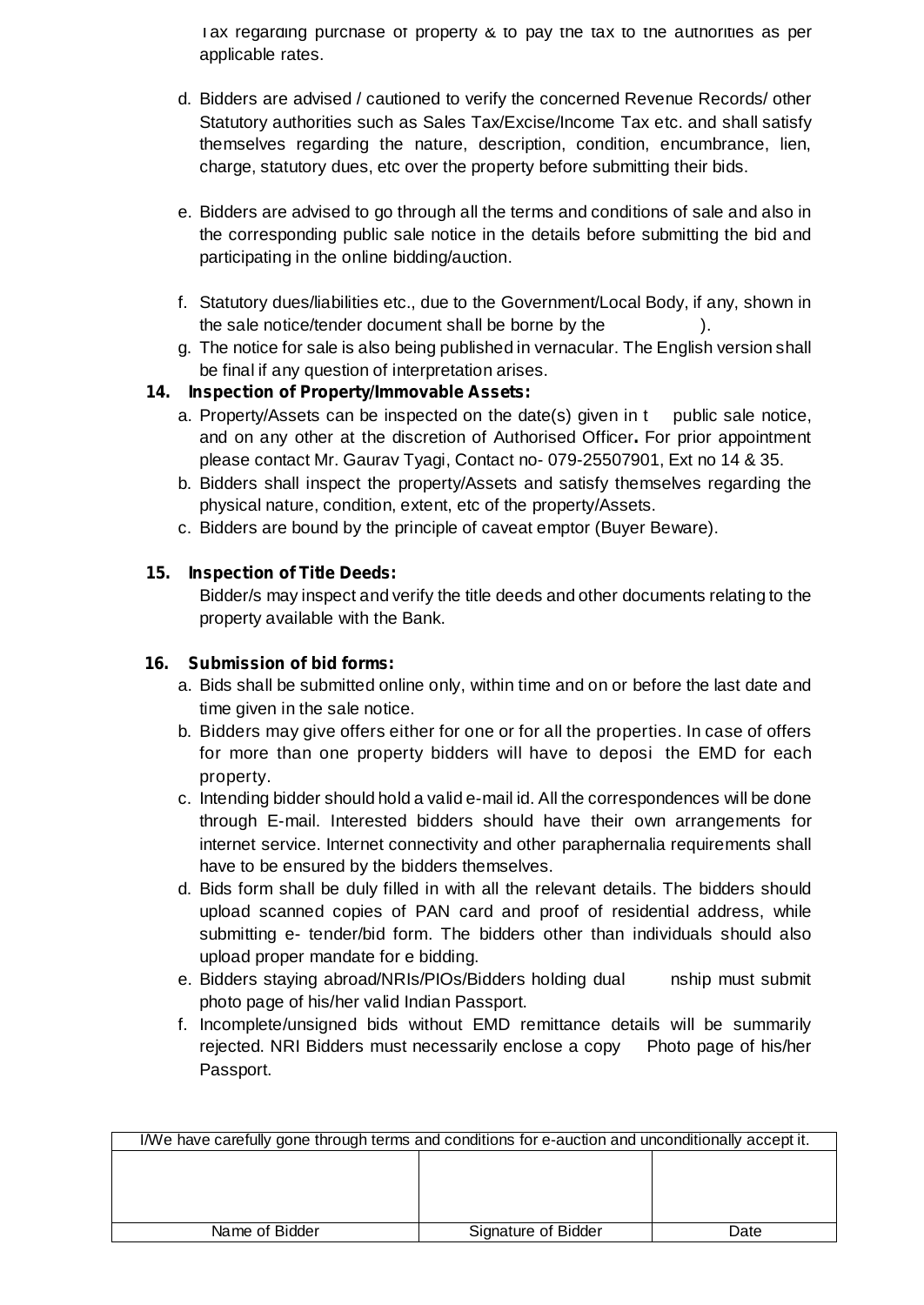- g. Only copy of PAN Card, Passport, Voter's ID, Valid Driving License or Photo Identity Card issued by Govt. and PSU will be accepted he identity document and should be submitted along with the bid form.
- h. Original Identity Document copy of which is submitted long with the bid form must be produced on demand.

# **17. Bid Multiplier:**

The bidders shall increase their bids in multiplies of the amount specified in the public sale notice/Terms and condition of Sale.

# **18. Duration of Auction sale:**

- a. Online auction sale will start automatically on and at the time given in the public sale notice/Tender Document.
- b. Auction/Bidding time will initially be for specified period and if bidding continues, the bidding process will get automatically extended five minutes duration of each and kept open till the auction-sale concludes.
- c. If any market-leading bid (bid higher than the highest at the point n time) is received within the last five minutes of closing time, the bidding time will be extended automatically by five minutes and if no bid higher than last quoted highest bid is received within the said extended five minutes, the auction will automatically get closed at the expiry of the extended minute. There will thus be an extension of bidding-time, each of five minutes duration, till auction is concluded.
- d. Bidders are advised to enter their bid accordingly keeping in mind the five minutes duration.
- e. No complaint on time-factor or paucity of time for bidding will be entertained.

# **19. Online Bidding:**

- a. Auction/ bidding will be only online bidding through the portal provided by the service provider.
- b. In case of sole bidder, the sale may be accepted or deferred and property be brought for resale or otherwise sale will be deferred or cancelled.
- c. Bidders are cautioned to be careful while entering their bid amount and to check for alteration, if any, before confirming the same.
- d. No request/complaint of wrong bidding will be entertai for canceling the sale and in such case, the EMD amount will be forfeited.

# **20. Declaration of successful bidder:**

- a. Highest bidder will be declared the successful bidder and sale will be confirmed in his favour in consultation of Secured Creditor. Intimation to this effect will be given through e-mail by service provider/Bank.
- b. Highest bid will be provisionally accepted on "subject to approval" basis and the highest bidder shall not have any right/title over the propert until the sale is confirmed by the Authorized Officer.
- c. All intimations to bidder/auction purchaser will be primarily through e-mail by the service provider/Bank. Date of sending e-mail will be considered as date of intimation. If no intimation reaches, bidders are expected to take efforts to find out

| I/We have carefully gone through terms and conditions for e-auction and unconditionally accept it. |                     |      |
|----------------------------------------------------------------------------------------------------|---------------------|------|
|                                                                                                    |                     |      |
|                                                                                                    |                     |      |
|                                                                                                    |                     |      |
|                                                                                                    |                     |      |
| Name of Bidder                                                                                     | Signature of Bidder | Date |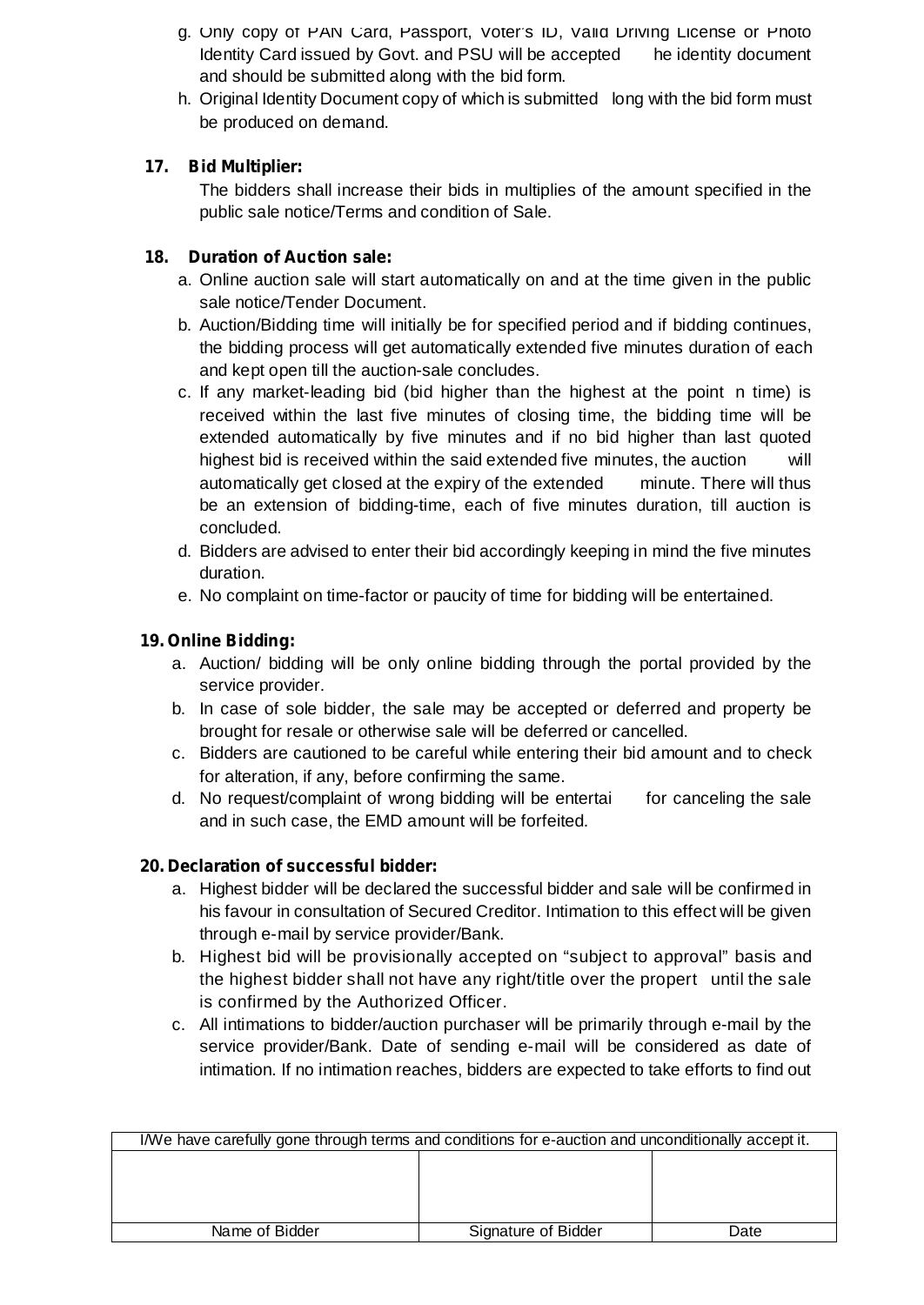status from the Bank. Non-receipt of intimation should not be an excuse for default/non-payment.

#### **21. Deposit of purchase price:**

- a. The bidder declared successful, shall pay, immediately on the same day after such declaration, a deposit of 25% (less EMD already paid) the amount of his purchase money.
- b. In case of the auction-sale proceeding and concluding beyond the banking transaction hours, the deposit of 25% of purchase price (less EMD already paid) shall be remitted before 5.00 p.m. of the next working y.
- c. The balance amount of purchase money shall be paid on before the fifteenth day from the date of the sale or within such period as may be extended, for the reason to be recorded, by the Authorised Officer.
- d. It shall be the responsibility of the successful bidder to remit the TDS @ 1% as applicable u/s 194 1-A if the aggregate of the sums credited or paid for such consideration is Rs. 50 lakhs or more. TDS should be filed online by filling form 26QB & TDS certificate to be issued in form 16 B. The urchaser has to produce the proof of having deposited the income tax into the ment account.

## **22. Default of Payment:**

- a. Default of payment of 25% of bid amount (less EMD) on the same day or the next working day as stated in para 21 above and 75% of balance bid amount within the stipulated time shall render automatic cancellation of sale without any notice and Bank will be entitled to resale the property.
- b. The EMD and any other monies paid by the successful bi shall be forfeited by the Authorised Officer of the Bank.

## **23. Sale Certificate / Payment of Stamp Duty:**

- a. On confirmation of the sale by the Bank and compliance of the terms of payment, the Authorized Officer shall issue a certificate of sale of the said property in favour of the successful bidder/purchaser n the form given in Appendix V to Enforcement of Security Interest Rules. he sale certificate shall be issued only in the same name in which the tender /bid is submitted.
- b. No request for inclusion/substitution of names, other than those mentioned in the bid, in the sale certificate will be entertained.
- c. Sale Confirmation/Sale Certificate shall be collected n person or through an authorized person.
- d. The successful bidder would bear all the charges/fees ayable for conveyance such as stamp duty, registration fee or any other cost as applicable as per law. All statutory/non stator dues, xes, rates,

| I/We have carefully gone through terms and conditions for e-auction and unconditionally accept it. |                     |      |
|----------------------------------------------------------------------------------------------------|---------------------|------|
|                                                                                                    |                     |      |
|                                                                                                    |                     |      |
|                                                                                                    |                     |      |
|                                                                                                    |                     |      |
| Name of Bidder                                                                                     | Signature of Bidder | Date |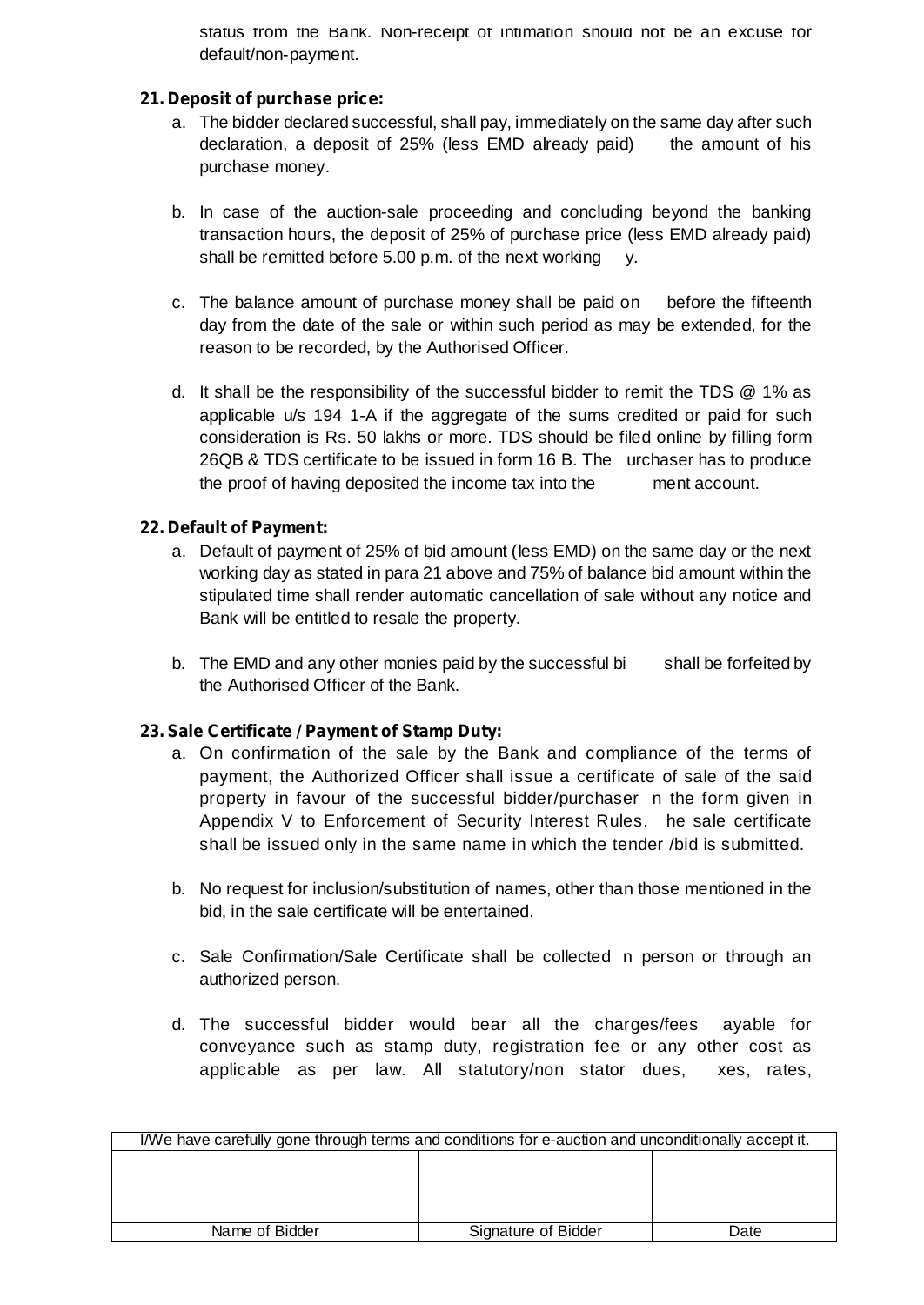assessments, charges fees etc. will be responsibility of the successful bid er only.

- e. The Sale Certificate will not be issued pending operation of any stay/ injunction/ restraint order passed by the DRT/DRAT/High Court or a other court against the issue of Sale Certificate. Further no interest will be paid on the amount deposited.
- f. The deposit made by the successful-bidder, pending execution of Sale Certificate, will be kept in non-interest bearing deposit account.
- g. No request for return of deposit either in part or full/cancellation of sale will be entertained.

#### **24. Return of EMD:**

- a. EMD of unsuccessful bidder/s will be returned by the Service Provider to the bank account details provided by him/her/them at the time of submission of bid.
- b. Unsuccessful bidders shall ensure return of their EMD and if not, immediately to contact the Authorised Officer of the Bank.

## **25. Stay/Cancellation of Sale:**

In case of stay of further proceedings by DRT/DRAT/High Court or any other Court, the auction may either be deferred or cancelled and persons participating in the sale shall have no right to claim damages, compensation or cost for such postponement or cancellation.

#### **26. Delivery of Title Deeds:**

The title deeds and other documents related to the property and deposited with the Bank for creation of Equitable Mortgage shall be delivered to the Successful bidder/Auction Purchaser, on execution of the Sale Certificate.

#### **27. Delivery of possession:**

All expenses and incidental charges there-to shall be borne by the auction purchaser.

#### **28. Other Conditions:**

- a. The Authorised Officer will be at liberty to amend/ modify/ delete any of the conditions as may be deemed necessary in the light of and circumstances of each case.
- b. The Bank has the absolute right and discretion to acce t or reject any bid or adjourn/postpone/cancel the sale/modify any terms and conditions the sale without any prior notice and assigning any reason.
- c. The Authorised Officer reserves the right to accept or reject all or any bid or bids without assigning any reason and to postpone or cancel the sale without assigning any reason.
- d. Bidders shall be deemed to have read and understood al the conditions of sale and are bound by the same.
- e. No counter-offer/conditional offer/conditions by the bidder and/or successfulbidder will be entertained.

| I/We have carefully gone through terms and conditions for e-auction and unconditionally accept it. |                     |      |
|----------------------------------------------------------------------------------------------------|---------------------|------|
|                                                                                                    |                     |      |
|                                                                                                    |                     |      |
|                                                                                                    |                     |      |
|                                                                                                    |                     |      |
| Name of Bidder                                                                                     | Signature of Bidder | Date |